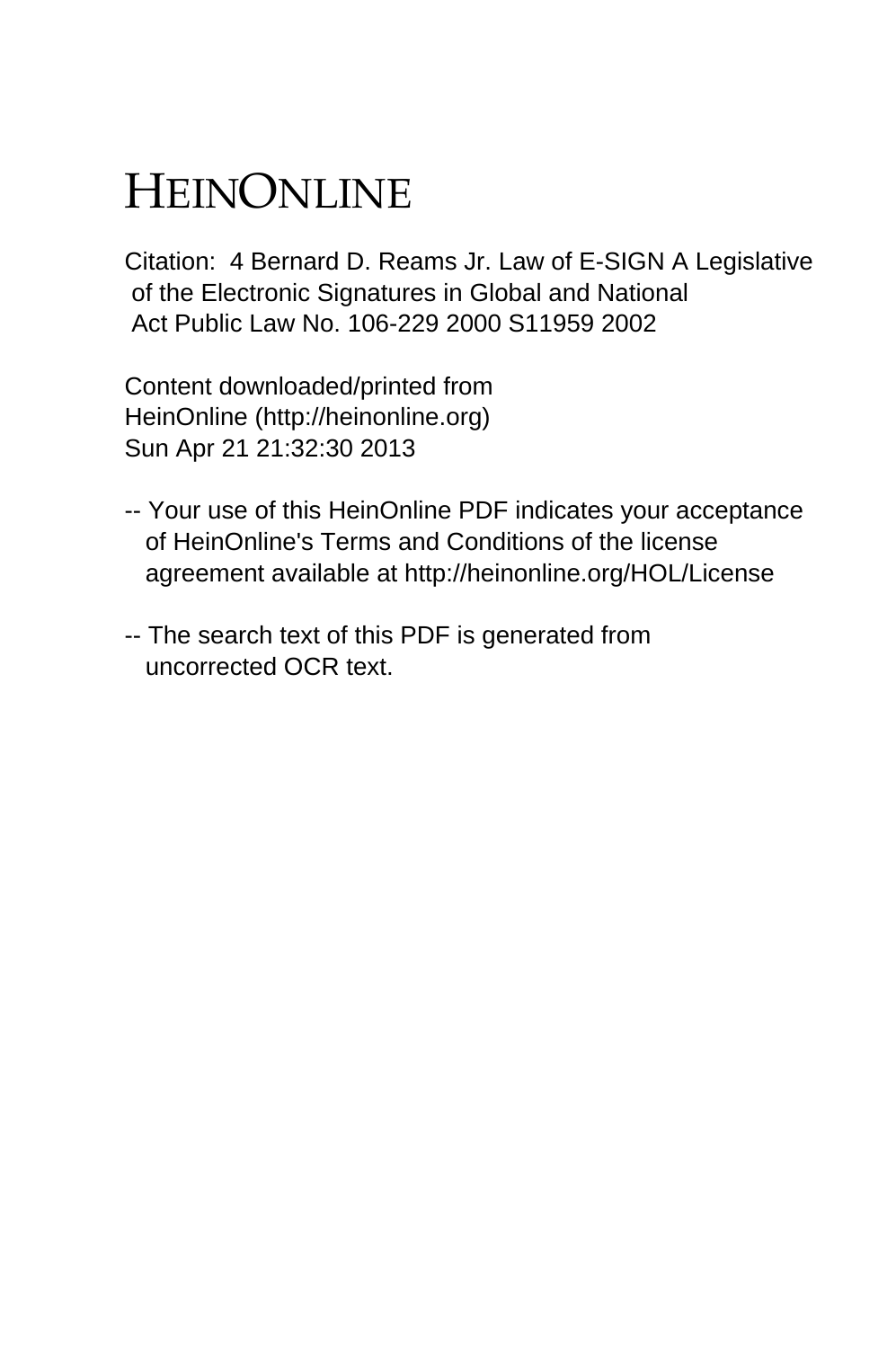*November 7, 1997* **C**

#### CONGRATULATIONS TO ANNA TAY-<br>LOR CELEBRATING HER 100th CELEBRATING HER **BIRTHDAY**

Mr. ASHCROFT. Mr. President, I rise today to encourage my colleagues to join me in congratulating Anna Taylor of Grandview, *MO,* who will celebrate her 110th birthday on November 22. Anna is a truly remarkable individual. Anna has witnessed many **of** the events that have shaped our Nation into the greatest the world has ever known. The longevity of Anna's life has meant much more. however, to the many relatives and friends whose lives she has touched over the last **100** years.

Anna's celebration of **I00** years of life is a testament to me **and** all Missourians. Her achievements **are** significant and deserve to be recognized. I would like to join Anna's many friends and relatives in wishing her health and happiness in the future.

## COMMERCIALIZATION OF BIOTECHNOLOGIES

Mr. ABRAHAM. The Federal Government has spent millions of dollars during the past decade to support research laboratories, universities and the private sector to develop technologies to reduce the Nation's reliance on imported oil through the use of renewable energy sources, and to improve the effi-ciency and reduce the cost of cleaning up federally-owned sites which are contaminated with hazardous waste. This research is extremely valuable and is directed at addressing some of the most serious challenges facing our Nation. Unfortunately, these national re-search and development initiatives often do not provide maximum benefit to the Federal Government or to the private sector, since the technologies are not demonstrated to be effective on a commercial scale. It is my hope that **as** we continue to pursue these issues, the Federal Government can do more to help give the lessons learned from this research broader application. A new program which recently has

come to my attention-Acceleration Demonstration of Federally Sponsored Research for Renewable Rnergy Pro-duction and Environmental Remediation-seeks to remedy this problem. It seems to me that through a coopera-tive effort with the Department of En ergy, *its* laboratories and other feder-ally-sponsored research institutions, non-profit research and business development organizations could help commercialize existing federal research so that Americans could benefit more widely from these Federal initiatives.

Mr. BURNS. I agree with my col-league from Michigan. Commercialization of Federal research, particularly through non-profit organizations, could play a significant role in expanding the benefits from this research and get the most from our Federal research invest-meats.

Mr. DASCHLE. The Senator is right. The Federal Government should do more to help commercialize the results of federally-sponsored research. **DOE** should consider what steps it can **on**dertake to better achieve this objective.

Mr. DOMENICI. The Department of Energy has a number of programs by which it might be able to team with non-Federal entities to commercialize technologies developed by the Depart-meit. I would encourage the Department of Energy to review the proposal mentioned by my colleagues and, to the extent appropriate within existing Department of Energy technology transfer programs, consider it for pos-

sible funding. Mr. REID. That is correct. Funding is available under this bill for **DOE** in the available under this bill for DOE in the<br>Acceleration Demonstration of Federally Sponsored Research for Renewable Energy Production and Environmental Remediation programs account that can be awarded for commercialization of renewable fuels and environmental cleanup technologies on a competitive<br>basis. I would urge DOE to seriously basis. I would urge **DOE** to seriously consider supporting this work in fiscal year **19l** up to the **\$5** million level. Mr. BURNS. That is my view as **well.**

#### THE VILLHAUERS OF HOSMER, SOUTH DAKOTA

Mr. DASCHLE. Mr. President, I am looking forward to returning to South Dakota next week to join the citizens of my home state in honoring the men **and** women who have so faithfully served our nation in the armed forces. While all those who have given them-selves to the call of duty will be on our minds on Tuesday, November **11, 1997,** there is one family that will especially be on my mind. The Villhauers of Hosmer, South Da-

kota hold a distinction that may well separate them from any other family in this nation. Mr. and Mrs. Fred Villhauer raised 7 sons in Hosmer, all of whom served this nation concurrenty during World War II. Fred Jr, John, Henry, Albert, Arthur, Edmund and Herman Villnauer all answered the call of this country, and laid their lives on the line for the security and ideals of the United States.

*Six* of the brothers would survive the second world war and return to the United States. Albert, unfortunately, was killed during the retaking of the<br>Philippine Islands on January 30, 1945.<br>Fred Jr. returned to my hometown of<br>Aberdeen where he lived until several Aberdeen where he lived until several<br>years ago. The 5 other brothers are all alive today.

I should add that an 8th Villhauer brother, Paul, was too young to serve in World War **II.** But he joined the Army shortly after the war and eventually served during the Korean War. Paul Villhauer has also passed away. Service to the United States seemed

to run in the family for the Villhauers.<br>The grandparents of the 8 brothers<br>would have over 20 of their descendants<br>serve in World War II, including 3 at<br>Pearl Harbor. In all, more than 60

members of this family would join the armed forces of the United States of America. Six generations later, this segment of the Villhauer **family** boasts more than **1.000** descendants. This information was graciously provided **by** Emil ViLhauer, a former resident of South Dakota **now** residing in Wisconsin.

As Veterans' Day draws near, let us remember all who have served this nation, **and** especially those who were called to make the ultimate sacrifice to preserve our freedom. But this year in particular, I hope my colleagues and all the citizens of our great nation will join me in remembering one very spe-cial family that knows the true meaning of love of country: the family of<br>Fred and Catherine Villhauer of Hosmer, South Dakota.

### ENCRYPTION

Mr. ASHCROFT. Mr. President, I wanted **to** take a moment to associate myself with the comments of the ma-jority leader from October 21, **1997.** Senator LOTr has correctly highlighted the FBI's constantly shifting argu-ments **and** the Bureau's seemingly *re*lentless attempts to grab more power at the expense of the Constitution, par-

ticularly the fourth amendment's procedured riview, and the fifth amendment's proment's guarantee of due process.<br>The FBI legislative proposal goes fan the space of due process.<br>beyond the Commerce Committee's beyond the C grab even broader authority. The Sen-ate would be foolish to pass **S.909.** In no way can we even consider the ill-advised FBI approach. The reach **of** the FBI has now extended so far that the President has taken the other side of the issue **and** supported a free market approach, according to his public comments delivered abroad. I can only conclude that the FBI has

introduced its proposal as a ploy to make **S.909** look like a reasonable compromise. The only other explanation for the FBI's proposal is that the Bu-reau will not **be** satisfied with **Si09,** but instead will continue to work to erode our Constitutional protections. In fact, the new proposal only draws attention to the many problems of the comoerce Committee language. Neither proposal is acceptable

The issue of encryption must be re- visited in a real and serious way next year, both at the committee level and in the Senate chamber, to examine the many Constitutional implications of the various proposals. I look forward to working with the Majority Leader and other Senators who have expressed interest in encryption legislation. I yield the floor. Mr. ABRAHAM addressed the Chair. The PRESIDING OFFICER. The Sen-

ator from Michigan is recognized.

HeinOnline -- 4 Bernard D. Reams, Jr., Law of E-SIGN: A Legislative History of the Electronic Signatures in Global and National Commerce Act, Public Law No. 106-229 (2000) S11959 2002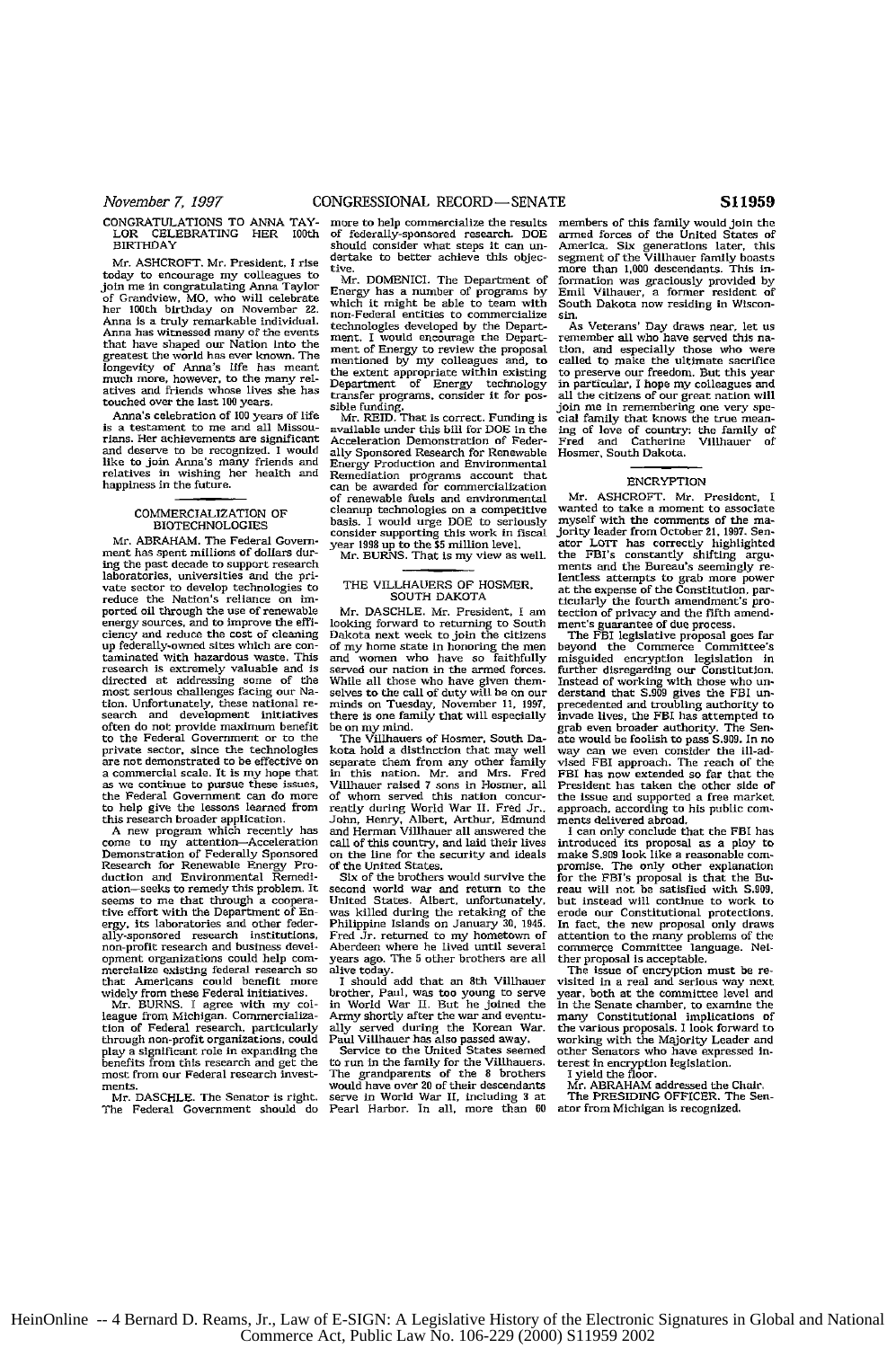HeinOnline -- 4 Bernard D. Reams, Jr., Law of E-SIGN: A Legislative History of the Electronic Signatures in Global and National Commerce Act, Public Law No. 106-229 (2000) S11960 2002